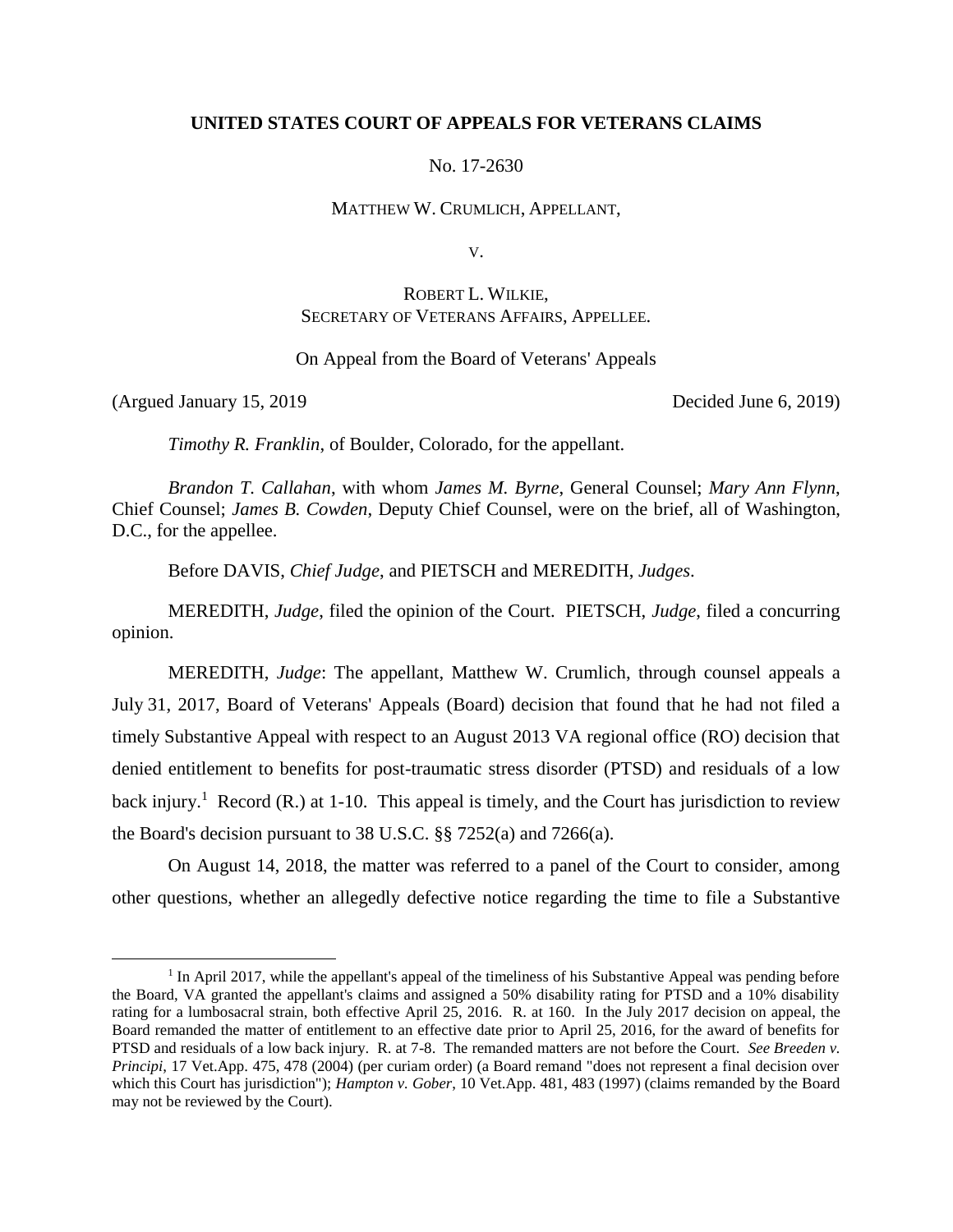Appeal violated the appellant's right to due process. On September 13, 2018, the parties submitted supplemental memoranda of law. The Court heard oral argument on January 15, 2019, and issued an order on January 17, 2019, directing the Secretary to show cause why that part of 38 C.F.R. § 20.302(b)(1) that creates a presumption as to the date of mailing of a Statement of the Case (SOC) should not be invalidated. The Secretary filed his response on February 19, 2019.

Because the operation of the presumption of mailing of an SOC in  $\S 20.302(b)(1)$  conflicts with a statutory mandate in some cases, the Court deems that portion of the regulation invalid. Further, even assuming that the ordinary presumption of regularity applies, the appellant would have successfully rebutted that presumption, and the Secretary has conceded that he cannot carry his burden of establishing proper mailing of the SOC. Therefore, the Court will set aside the Board's determination that the appellant's Substantive Appeal was untimely, vacate the Board decision, and remand the matter for further proceedings consistent with this opinion.<sup>2</sup>

### **I. BACKGROUND**

The appellant served on active duty in the U.S. Army from July 2006 to July 2009, including service in Afghanistan. R. at 229. In November 2011, he filed claims for benefits for, among other conditions, PTSD and a low back injury. R. at 1354-57. In August 2013, the RO denied his claims. R. at 895-902.

The appellant, in April 2014, filed a Notice of Disagreement (NOD) with that decision. R. at 875-76. VA prepared an SOC dated June 2, 2015, and mailed it to the appellant. *See* R. at 720 37. The notice letter accompanying the SOC advised the appellant that, to complete his appeal, he had to file a Substantive Appeal within 60 days of the date of the letter, but the letter was undated. *See* R. at 718-19. On page 15 of the 18-page SOC, the RO included the text of 38 C.F.R. § 20.302, which, at that time, provided that "[t]he date of mailing of the [SOC] will be presumed to be the same as the date of the [SOC]." R. at 734 (quoting 38 C.F.R. § 20.302(b)(1)  $(2014)^3$ ). Sixty days from June 2, 2015, was August 1, 2015, a Saturday; accordingly, applying

 $\overline{a}$ 

<sup>&</sup>lt;sup>2</sup> Ordinarily, if the Board determined on remand that the appellant's Substantive Appeal was timely, it would be required to consider the appellant's claims on the merits. Here, however, the appellant's claims were granted during the pendency of the appeal of the timeliness of the Substantive Appeal. As the Secretary conceded at oral argument, a reversal of the Board's timeliness determination may result in an effective date as early as November 2011, the date of the appellant's original claim. Oral Argument at 35:00-:15. As noted above, the Board in the decision on appeal remanded the matter of the proper effective date for the award of benefits.

<sup>&</sup>lt;sup>3</sup> The Court will discuss the subsequent changes to this regulation in Part II.B below.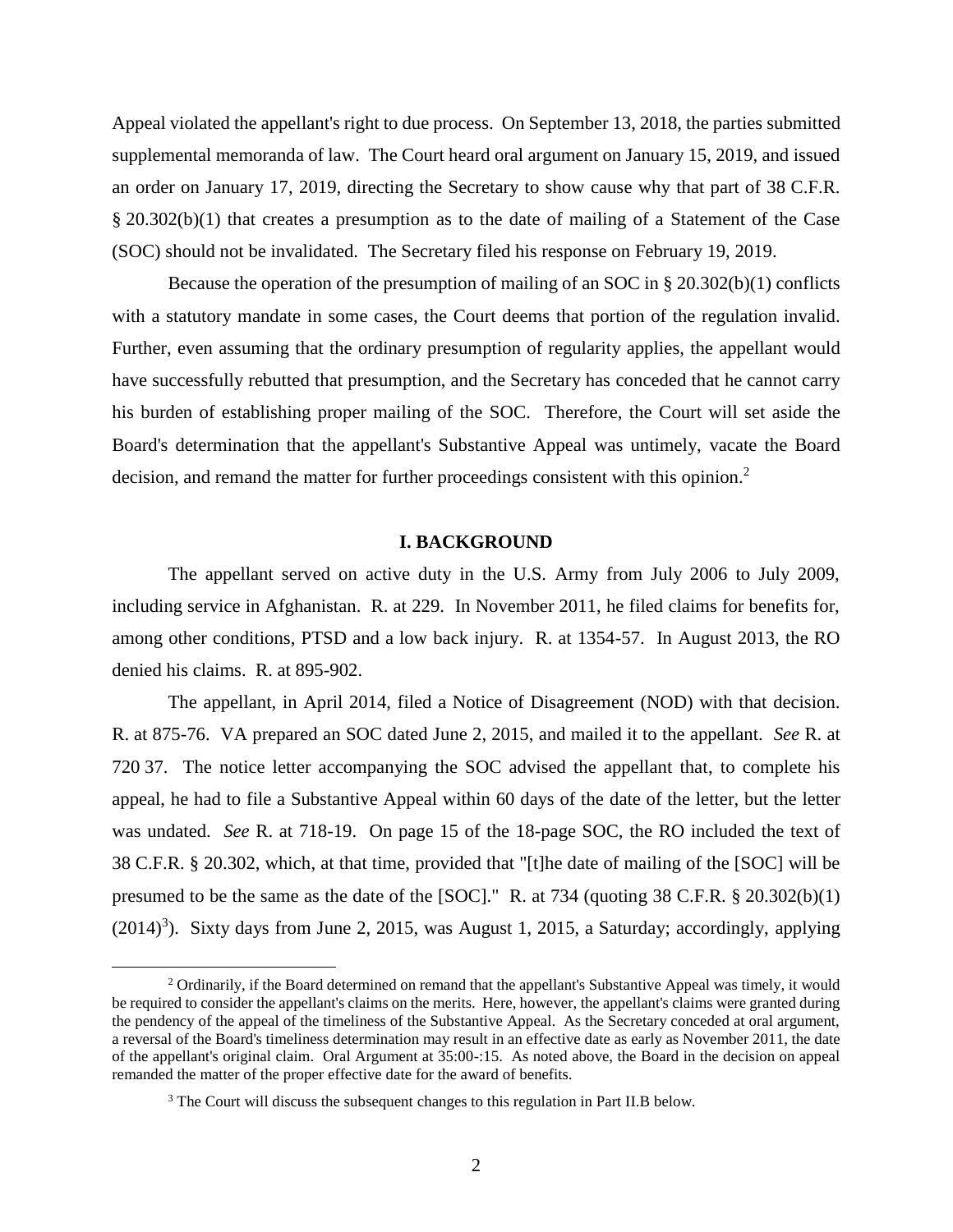the regulatory presumption, the Substantive Appeal would have been due on or before Monday, August 3, 2015.

On August 11, 2015, the appellant, through current counsel, filed a Substantive Appeal referencing the August 2013 rating decision as the decision being appealed. R. at 694. In the Substantive Appeal, the appellant's counsel wrote:

Letter accompanying the [SOC] is undated—see attached. [The appellant] called to inquire about his case on the exact date of this [VA] Form 9[, Appeal to the Board of Veterans' Appeals,] and asked how he was supposed to know when the Form 9 was due if the letter was undated. After submitting [the appellant's] signed [VA Form] 21-22a and fee agreement, our office filed the Form 9 immediately. Eve[n] though the SOC is dated, the letter was not[;] therefore[,] this Form 9 should be accepted as timely.

*Id.*

 $\overline{a}$ 

Later in August 2015, the RO sent the appellant a letter advising him that his Substantive Appeal was untimely because it had been submitted more than 60 days after the date listed on the SOC. R. at 680-84. The RO further informed the appellant that its August 2013 decision on his claims was final. R. at 680. The appellant filed an NOD with the RO's timeliness determination, arguing that the RO had erred in finding his Substantive Appeal untimely in light of the undated notice letter that accompanied the SOC. R. at 676-77. The appellant also submitted an inquiry to the Deputy Under Secretary about his appeal and, in response, VA "apologize[d] for th[e] oversight" that the "cover letter to the SOC was undated." R. at 653. The appellant subsequently perfected his appeal of the timeliness determination, noting that VA had not considered whether equitable tolling of the time to file the Substantive Appeal was warranted under the circumstances of this case. R. at 537.

The appellant testified at a May 2017 hearing before a Board member that, "as soon as" he received the undated notification letter and dated SOC, he contacted his current counsel to file his appeal. R. at 137; *see* R. at 128 (counsel noting that the appellant "may have opened [the letter] a day or two before" he contacted counsel). The appellant's counsel advised the Board member that he was aware of SOCs in other veteran-clients' cases in which the date on the notification letter post-dated the date on the SOC by 1, 6, 7, and 34 days, and offered to submit copies of those documents as evidence.<sup>4</sup> R. at 124-25. He reiterated the appellant's contention that his Substantive

<sup>4</sup> These documents do not appear in the record of proceedings.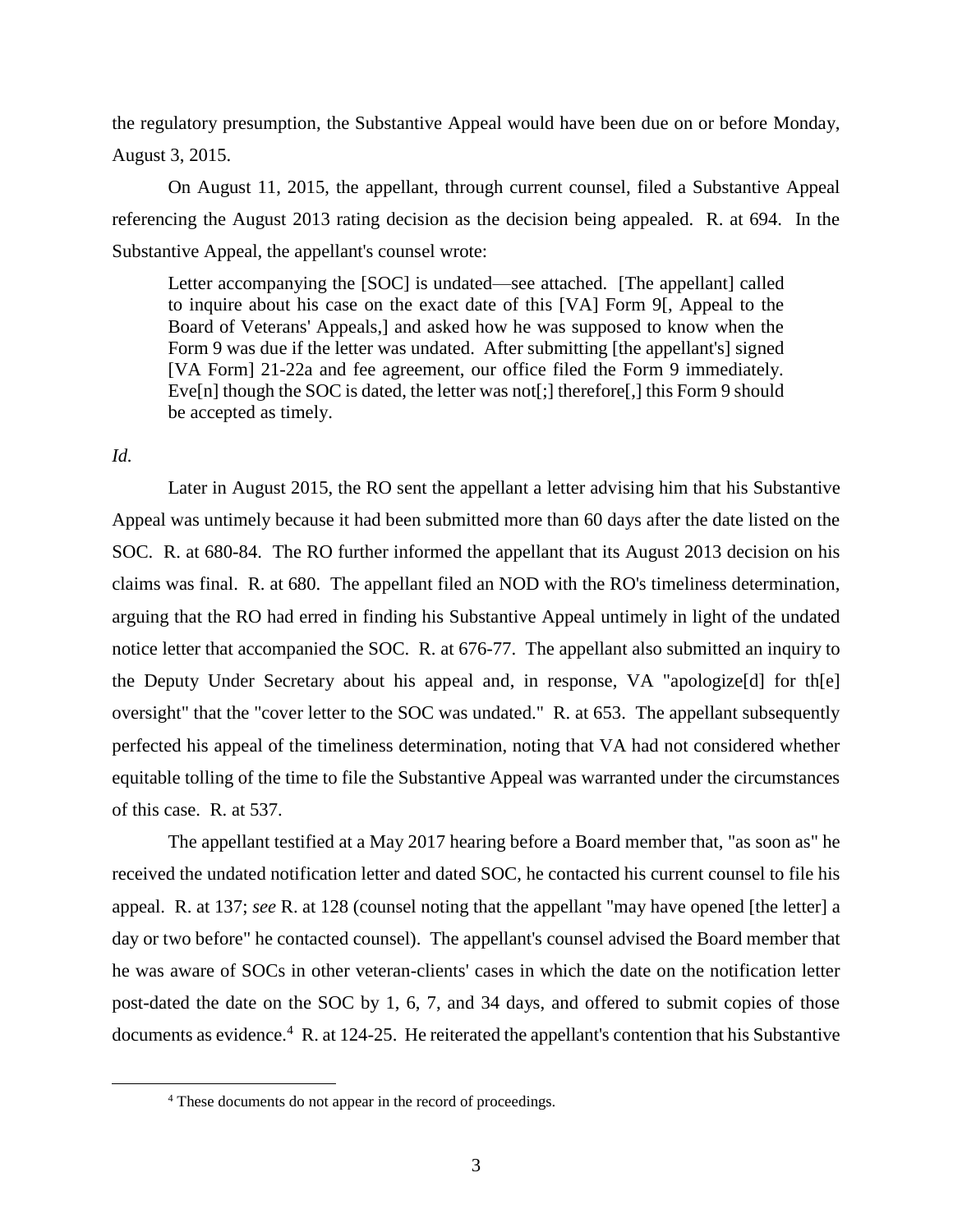Appeal should be deemed timely in light of VA's failure to date the notice letter that accompanied the SOC and the confusing instructions in the undated notice letter that his Substantive Appeal was due 60 days from the date of the letter. R. at 125.

In July 2017, the Board issued the decision on appeal. The Board noted that, although the SOC cover letter was undated, the SOC itself bore a date of June 2, 2015. R. at 5. The Board further noted that the SOC contained the text of § 20.302(b)(1), providing that the date of mailing of the SOC would be presumed to be the date on the SOC for purposes of determining whether a Substantive Appeal is timely. R. at 6. The Board concluded that, because VA received the appellant's Substantive Appeal 70 days after the June 2, 2015, date printed on the SOC itself, the RO had properly closed the appellant's appeal of the August 2013 rating decision. R. at 7. The Board did not consider whether equitable tolling or waiver of the time to file the Substantive Appeal was warranted under the circumstances. This appeal followed.

### **II. ANALYSIS**

## A. Parties' Arguments

In his briefs, the appellant argued that (1) VA's failure to date the cover letter that accompanied the SOC denied him due process; (2) the 60-day time limit to file the Substantive Appeal should not apply in his case because VA failed to comply with its own procedures, which rebuts the presumption of regularity; and (3) the Board erred in declining to waive the timeliness issue in this case. Appellant's Brief (Br.) at 4-12. In response, the Secretary contended that (1) the appellant received the due process to which he was entitled; (2) the applicable presumption in this case is not the judicially created presumption of regularity, but the regulatory presumption of § 20.302(b)(1), and therefore the date of mailing of the SOC in this case is presumed to be the date of the SOC itself; and (3) the Board was not required to waive the timeliness issue in this case in light of § 20.302(b)(1). Secretary's Br. at 5-14. The Secretary urged the Court to affirm the Board decision.

In the August 2018 request for supplemental memoranda, the Court asked the parties to address whether (1) the regulatory presumption in  $\S$  20.302(b)(1) is a rebuttable presumption; (2) the regulatory presumption controls over the "judicially-created" presumption of regularity; (3) an undated notice letter accompanying an SOC is insufficient to provide notice to the claimant about how to file a Substantive Appeal; and (4) the inclusion of the text of § 20.302(b)(1) in the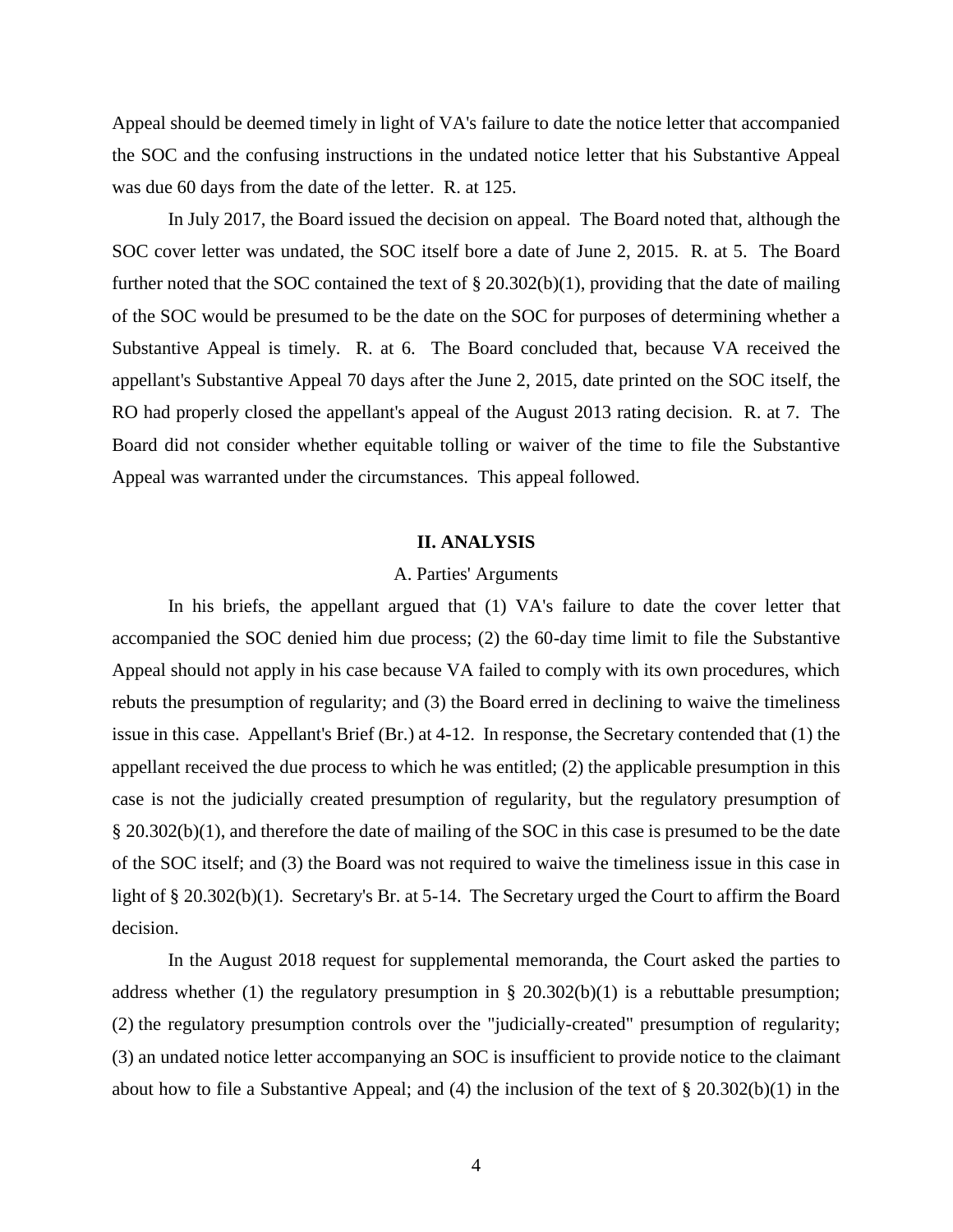body of the SOC cures any deficiency created by VA's failure to date the notice letter accompanying the SOC. With respect to question one, the parties agreed that the regulatory presumption is rebuttable with clear evidence to the contrary. Appellant's Supplemental Memorandum (Supp. Memo.) at 3-7; Secretary's Supp. Memo. at 1-5. Turning to question two, the appellant contended that there is no basis to prefer the regulatory presumption over the judicially created presumption of regularity, Appellant's Supp. Memo. at 7-9, while the Secretary asserted that the regulatory presumption controls because it is specific to the situation at hand, Secretary's Supp. Memo. at 5-9. On question three, the parties also disagree: The appellant argued that the undated notice letter was insufficient to provide him proper notice of how to file his Substantive Appeal because it was misleading and confusing. Appellant's Supp. Memo. at 9-10. The Secretary countered that the undated notice letter was not insufficient because the appellant is charged with knowledge of the law, and the law is clear both that a Substantive Appeal is due within 60 days from the date the SOC is mailed and that the SOC is presumed mailed on the date listed on the SOC itself. Secretary's Supp. Memo. at 9-10. Finally, the appellant argued that the inclusion of the text of § 20.302(b)(1) in the body of the SOC cannot cure VA's defective notice because a notice error can only be cured by new, correct notice or by a showing that the claimant had actual knowledge. Appellant's Supp. Memo. at 10-11. For his part, the Secretary contended that the inclusion of the regulatory presumption in the SOC was sufficient to ensure that the appellant had the information necessary to meaningfully participate in the adjudication of his claims. Secretary's Supp. Memo. at 11-13.

At oral argument, the appellant's counsel asserted for the first time that  $\S 20.302(b)(1)$  is inconsistent with its authorizing statute, 38 U.S.C. § 7105(d). Oral Argument at 5:06-:15. Specifically, he argued that the Court has held that section 7105(d)(3) is unambiguous in that it provides 60 days for the claimant to file a Substantive Appeal from the date the SOC is mailed, not the date of the SOC itself, as the regulation provides. *Id.* at 5:15-:49. He also contended that, because section 7105(d) pertains to the required content of the SOC and does not indicate that appellate information (such as the time to file the Substantive Appeal) should be included, the Secretary's inclusion in the SOC of information about the regulatory presumption regarding mailing violates 38 C.F.R. § 19.30(b), which provides that appellate information will be provided "with" the SOC, not "in" the SOC. *Id.* at 8:37-9:25. Therefore, he argued, the cover letter provided "with" the SOC—is the controlling statement of when the appellant's Substantive Appeal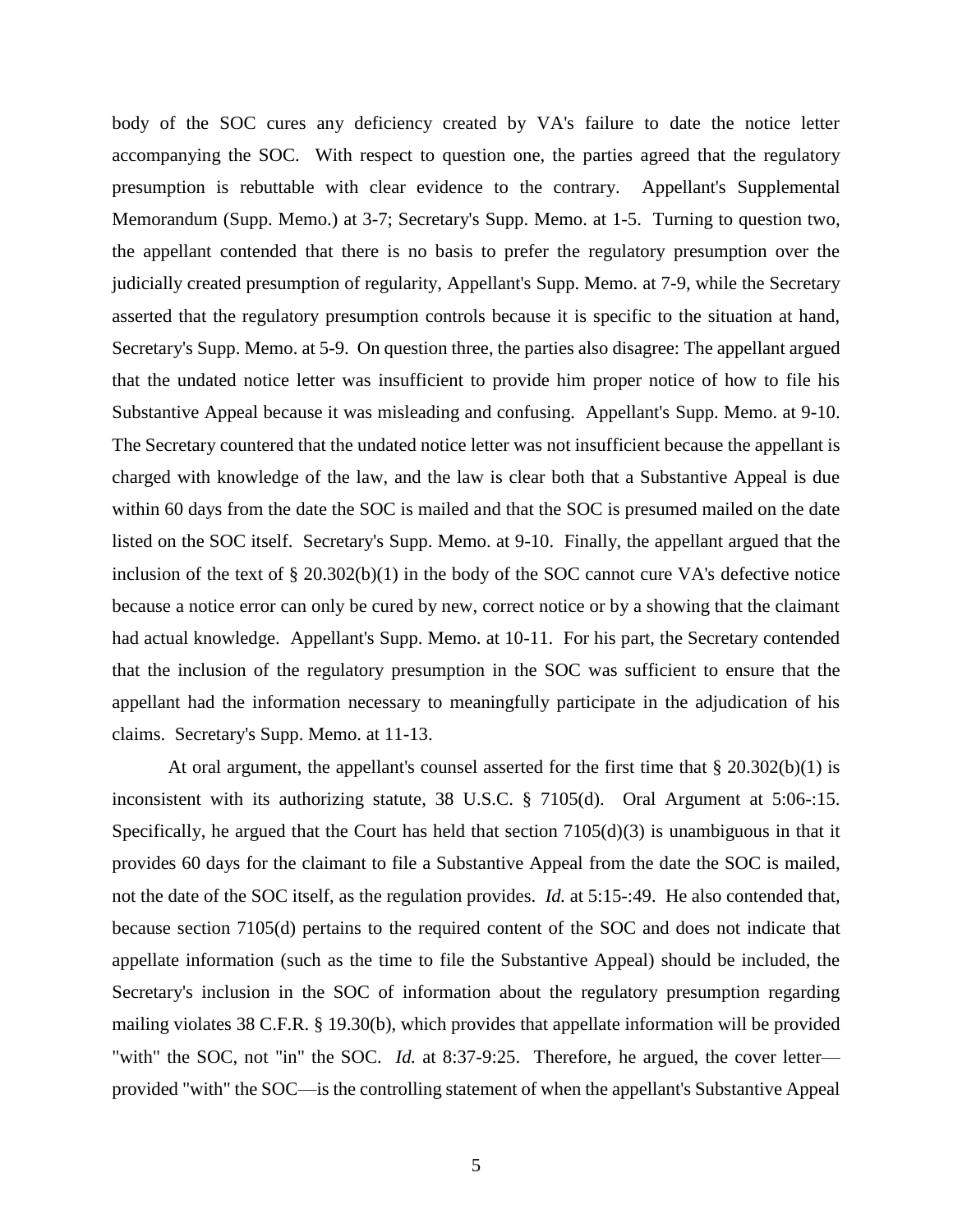was due and, because it is undated, there was no way for him to discern the due date for his Substantive Appeal. *Id.* at 10:44-11:33.

The Secretary asserted at oral argument that the appellant was provided all the information necessary to file his Substantive Appeal in a timely manner, namely that the SOC was dated June 2, 2015, on all 18 pages and included the full text of § 20.302. *Id.* at 32:16-:20; 32:51-:56; 39:56- 40:02. He argued that, because the cover letter and the SOC were included in the same mailing, a reasonable person would have understood that he had to file his Substantive Appeal within 60 days from the date on the SOC itself. *Id.* at 33:56-34:18. The Secretary also argued that the Board was required to give effect to the regulatory presumption of § 20.302(b)(1) and presume that the SOC was mailed on June 2, 2015. *Id.* at 36:22-:30.

Following oral argument, the Court issued an order directing the Secretary to show cause why the Court should not invalidate that part of  $\S 20.302(b)(1)$  that creates the presumption that the date of mailing of the SOC is the date of the SOC itself as inconsistent with section 7105(d)(3), § 19.30(b), and the Secretary's own practice. In response, the Secretary argued that the Court should not invalidate any part of  $\S 20.302(b)(1)$  because the appellant "has failed to demonstrate that [the] presumption operates to violate his right to due process of law." Response at 1. He reiterated his belief that "the facts are clear that [the a]ppellant was provided with all the information necessary to meaningfully participate in his appeal." *Id.* at 3. The Secretary also noted that the appellant did not argue in his opening brief that § 20.302(b)(1) conflicts with section 7105(d), § 19.30(b), or the VA Adjudication Procedures Manual. *Id.* at 6. Accordingly, he argued that the Court should refuse to entertain the appellant's arguments regarding the validity of § 20.302(b)(1). *Id.* at 6-7.

# B. Law

At the outset, we note that the statute and regulations at issue in this case have been amended effective February 19, 2019, as part of VA's transition to a new appeals process. *See* Veterans Appeals Improvement and Modernization Act of 2017 (VAIMA), Pub. L. 115-55, § 2(q)(1), 131 Stat. 1105 (Aug. 23, 2017); 84 Fed. Reg. 2449 (Feb. 7, 2019) (providing notice that the effective date of the new VA appeals system outlined in the VAIMA is February 19, 2019). Accordingly, the Court's decision today has limited application to only those cases unaffected by the VAIMA. All references to statutes and regulations in this opinion are to the versions in effect in August 2015 when the appellant submitted his Substantive Appeal.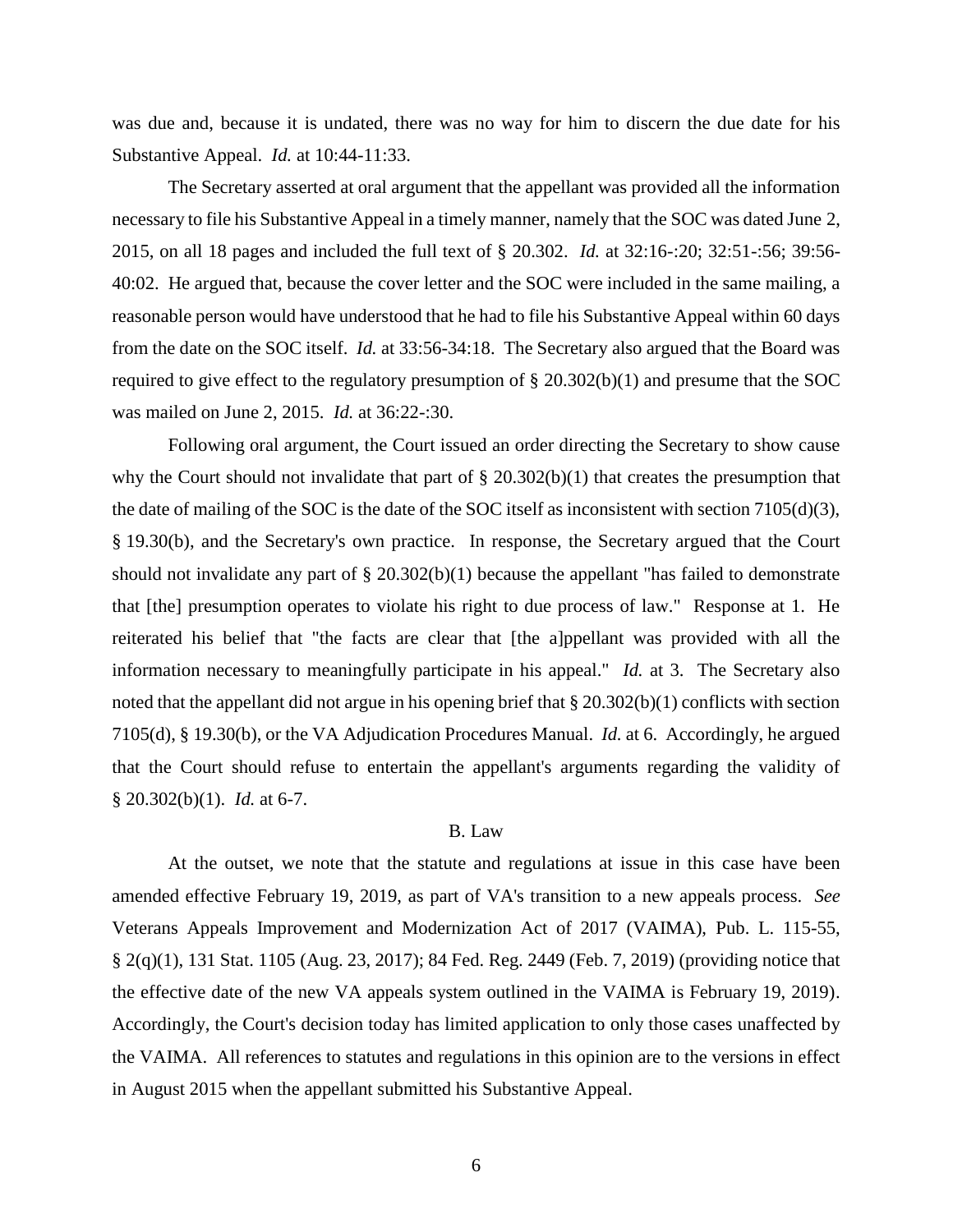As the Board explained, "[a] Substantive Appeal consists of a properly completed VA Form 9 . . . or correspondence containing the necessary information." 38 C.F.R. § 20.202 (2015); *see* R. at 5. By statute, a claimant "will be afforded a period of sixty days from the date the [SOC] is mailed to file the formal appeal." 38 U.S.C. § 7105(d)(3) (2015). VA promulgated 38 C.F.R. § 20.302, which provides that a Substantive Appeal must be filed either within 60 days of the date on which VA mails the SOC or within 1 year of the date of mailing of the "notification of the determination being appealed," whichever is later. 38 C.F.R. § 20.302(b)(1) (2015). Section 20.302(b)(1) further provides, in relevant part, that "[t]he date of mailing of the [SOC] will be presumed to be the same as the date of the [SOC]." *Id.* "The agency of original jurisdiction may close the case for failure to respond after receipt of the [SOC], but questions as to timeliness . . . shall be determined by the Board." 38 U.S.C.  $\S$  7105(d)(3). The 60-day time limit "is not a jurisdictional bar to the Board's adjudication of a matter" and is subject to either implicit or explicit waiver by VA. *Percy v. Shinseki*, 23 Vet.App. 37, 44-45 (2009). The Court has also held that the deadline for filing the Substantive Appeal may be equitably tolled. *Hunt v. Nicholson*, 20 Vet.App. 519, 524 (2006). Because we must avoid constitutional questions wherever possible, we address the appellant's statutory and regulatory arguments first. *See Bucklinger v. Brown*, 5 Vet.App. 435, 441 (1993) ("It is '[a] fundamental and long-standing principle of judicial restraint . . . that courts avoid reaching constitutional questions in advance of the necessity of deciding them.'" (quoting *Lyng v. Nw. Indian Cemetery Prot. Ass'n*, 485 U.S. 439, 445 (1988))).

#### C. Discussion

## *1. Competing Presumptions*

In addition to the regulatory presumption regarding the date of mailing of an SOC in § 20.302(b)(1) on which the Secretary relies, there is also a general presumption of regularity "'that public officers perform their duties correctly, fairly, in good faith, and in accordance with the law and governing regulations.'" *Alaska Airlines, Inc. v. Johnson*, 8 F.3d 791, 795 (Fed. Cir. 1993) (quoting *Parsons v. United States*, 670 F.2d 164, 166 (Ct. Cl. 1982)); *see Davis v. Brown*, 7 Vet.App. 298, 300 (1994); *Saylock v. Derwinski*, 3 Vet.App. 394, 395 (1992); *Ashley v. Derwinski*, 2 Vet.App. 62, 64-65 (1992). The appellant contends that the Court should apply this general presumption. This Court has applied the presumption of regularity to processes and procedures throughout the VA administrative process, including to the RO's mailing of an SOC. *See Crain v. Principi*, 17 Vet.App. 182, 186 (2003); *see also Redding v. West*, 13 Vet.App. 512,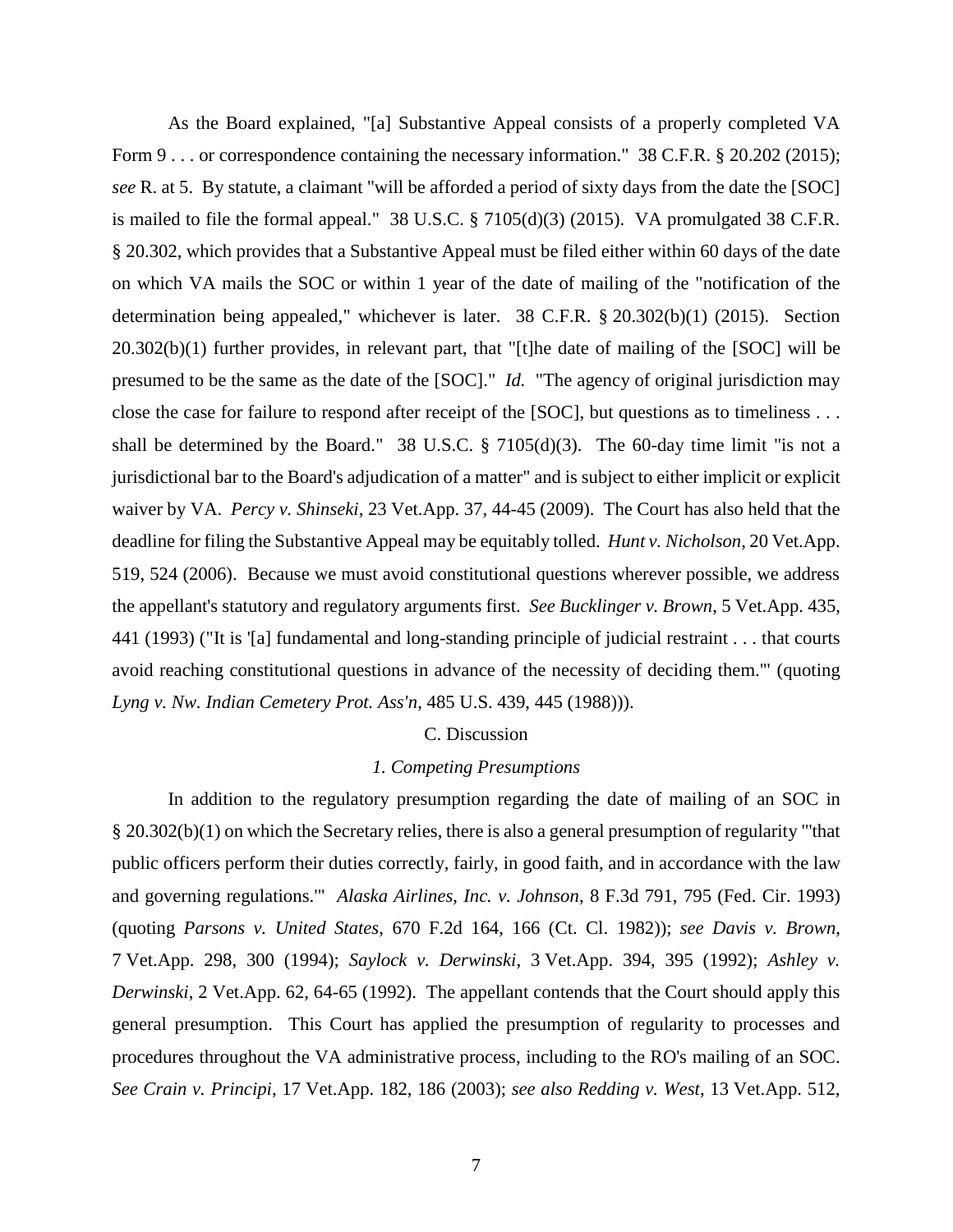515 (2000) (applying the presumption of regularity as to whether the RO received the veteran's power of attorney); *Baldwin v. West*, 13 Vet.App. 1, 5-6 (1999) (applying the presumption of regularity as to whether the RO examined and considered service medical records); *Schoolman v. West*, 12 Vet.App. 307, 310 (1999) (applying the presumption of regularity as to whether the RO sent the claimant an application form for dependency and indemnity compensation); *Mindenhall v. Brown*, 7 Vet.App. 271, 274 (1994) (applying the presumption of regularity to the RO's mailing of its decision to a veteran); *Davis*, 7 Vet.App. at 300 (applying the presumption of regularity to the Board's mailing of a copy of its decision to a veteran).

The parties disagree as to which presumption applies in this case: The appellant argues that the presumption of regularity controls, while the Secretary asserts that § 20.302 is applicable. The Court is persuaded by the Secretary's assertion that, where competing legal authorities are potentially applicable, the more specific authority trumps the more general authority. *See* Secretary's Supp. Memo. at 5. Our conclusion generally rests on the closely related canon of statutory and regulatory interpretation "that a more specific statute will be given precedence over a more general one." *Busic v. United States*, 446 U.S. 398, 406 (1980); *see Kowalski v. Nicholson*, 19 Vet.App. 171, 176-77 (2005) (citing *Zimick v. West*, 11 Vet.App. 45, 51 (1998)).

Although this Court has held that the judicially created presumption of regularity *is* generally applicable to the mailing of an SOC, those cases are distinguishable from the present case because the specific point of contention regarding the mailing at issue was not the subject of any regulatory presumption. *See, e.g.*, *Matthews v. Principi*, 19 Vet.App. 23, 27 (2005) (concerning VA's failure to send the SOC to the appellant's representative); *Crain*, 17 Vet.App. at 186 (concerning VA's mailing of the SOC to an incorrect address); *YT v. Brown*, 9 Vet.App. 195, 199 (1996) (concerning the appellant's claimed non-receipt of the SOC). Here, because the presumption in § 20.302(b)(1) specifically addresses the date of mailing of the SOC, the precise issue in this case, the Court concludes that the regulatory presumption applies, if it is valid. Because the appellant asserted at oral argument that the regulation is invalid, however, we will first settle that question.

# *2. Validity of § 20.302(b)(1) Raised for the First Time at Oral Argument*

As an initial matter, the Court acknowledges that the appellant raised the validity of the presumption in § 20.302(b)(1) for the first time at oral argument and that the Secretary has asked the Court to refuse to address it. *See* Secretary's Response at 6-7. The Court also recognizes that,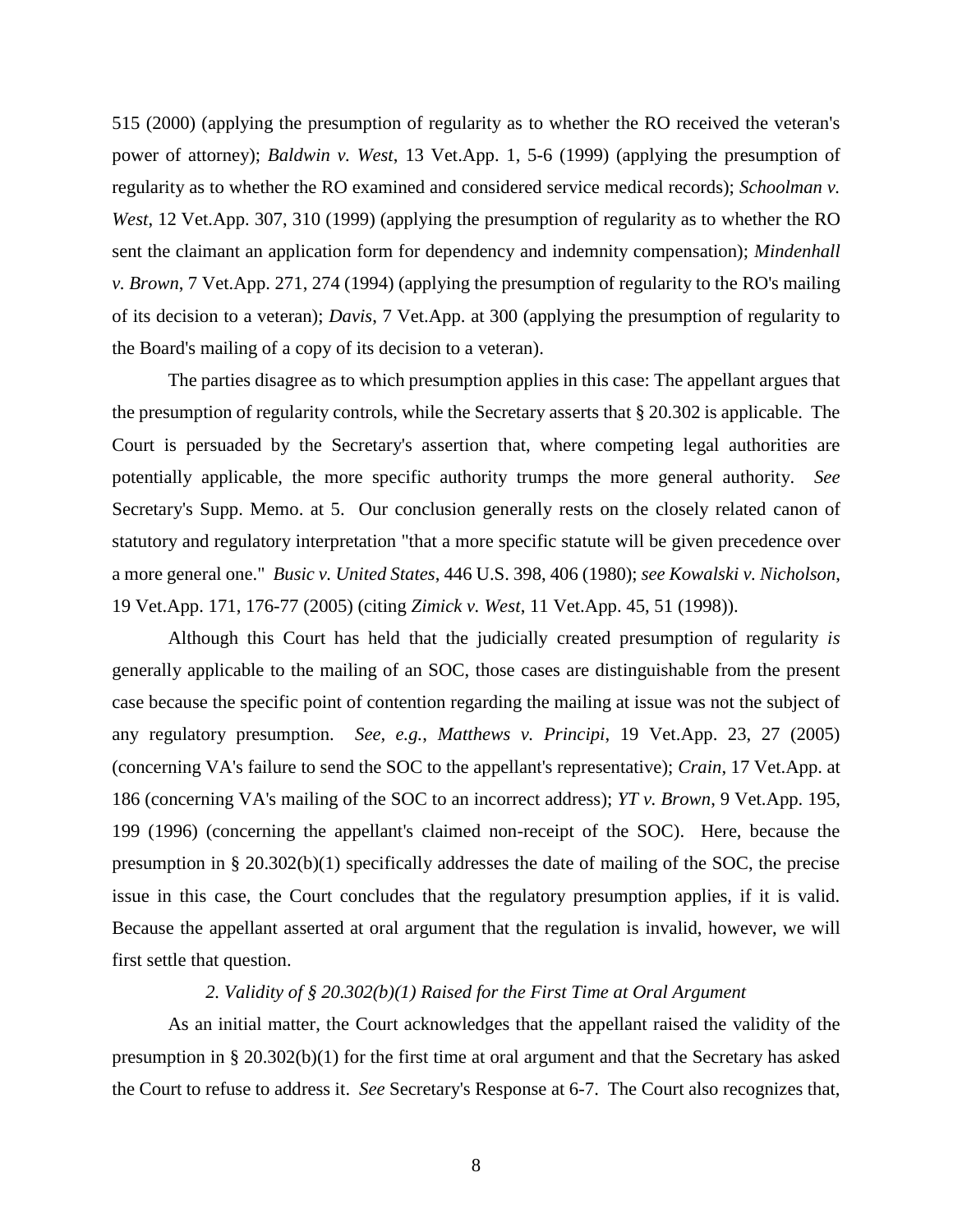ordinarily, "improper or late presentation of an issue or argument . . . should not be considered." *Carbino v. West*, 168 F.3d 32, 34 (Fed. Cir. 1999). The Court, however, does have discretion to hear arguments presented to it in the first instance, even if raised late. *Maggitt v. West*, 202 F.3d 1370, 377-78 (Fed. Cir. 2000) (holding that this Court has jurisdiction to hear arguments presented to it in the first instance, provided that it otherwise has jurisdiction over the claim).

Here, the Court concludes that the unique circumstances of this case weigh in favor of exercising our discretion to address the late-raised argument regarding the validity of that portion of § 20.302(b)(1) that creates a presumption of the date of mailing of an SOC. At oral argument, the Court was presented with a compelling allegation that the regulation VA asks us to apply conflicts with the appellant's statutory rights and the Secretary's concessions appeared to confirm that allegation. Accordingly, it would be contrary to the interests of justice for the Court to simply ignore that argument, presume the validity of the challenged regulation, and apply the regulatory presumption to the appellant's case. Importantly, the Court concludes that entertaining this argument is not prejudicial to the Secretary because the Court provided him the opportunity to set forth the Agency's position on this question in writing and imposed no page limit on his ability to do so, and he filed a 17-page response, along with 20 pages of attachments. The Court is satisfied that exercising its discretion in this case is warranted.

### *3. Validity of the Presumption of the Date of Mailing an SOC*

Congress has conferred on the Secretary broad authority to "prescribe all rules and regulations which are necessary or appropriate to carry out the laws administered by the Department *and are consistent with those laws*." 38 U.S.C. § 501(a) (emphasis added). "The framework for analysis is refined by consideration of the source of the authority to promulgate the regulation at issue." *United States v. Vogel Fertilizer Co.*, 455 U.S. 16, 24 (1982). Where, as here, the Agency has promulgated a regulation "only under [the] general authority to 'prescribe all needful rules and regulations,'" *id.* (quoting 26 U.S.C. § 7805(a)), the Court "owe[s] the interpretation less deference than a regulation issued under a specific grant of authority to define a statutory term or prescribe a method of executing a statutory provision," *Rowan Cos. v. United States*, 452 U.S. 247, 253 (1981).

We must first determine whether the regulation "harmonizes with the statutory language." *Vogel Fertilizer*, 455 U.S. at 25. Section 7105(d)(3) is unambiguous: As a matter of right, a claimant "*will be afforded* a period of sixty days *from the date the [SOC] is mailed* to file the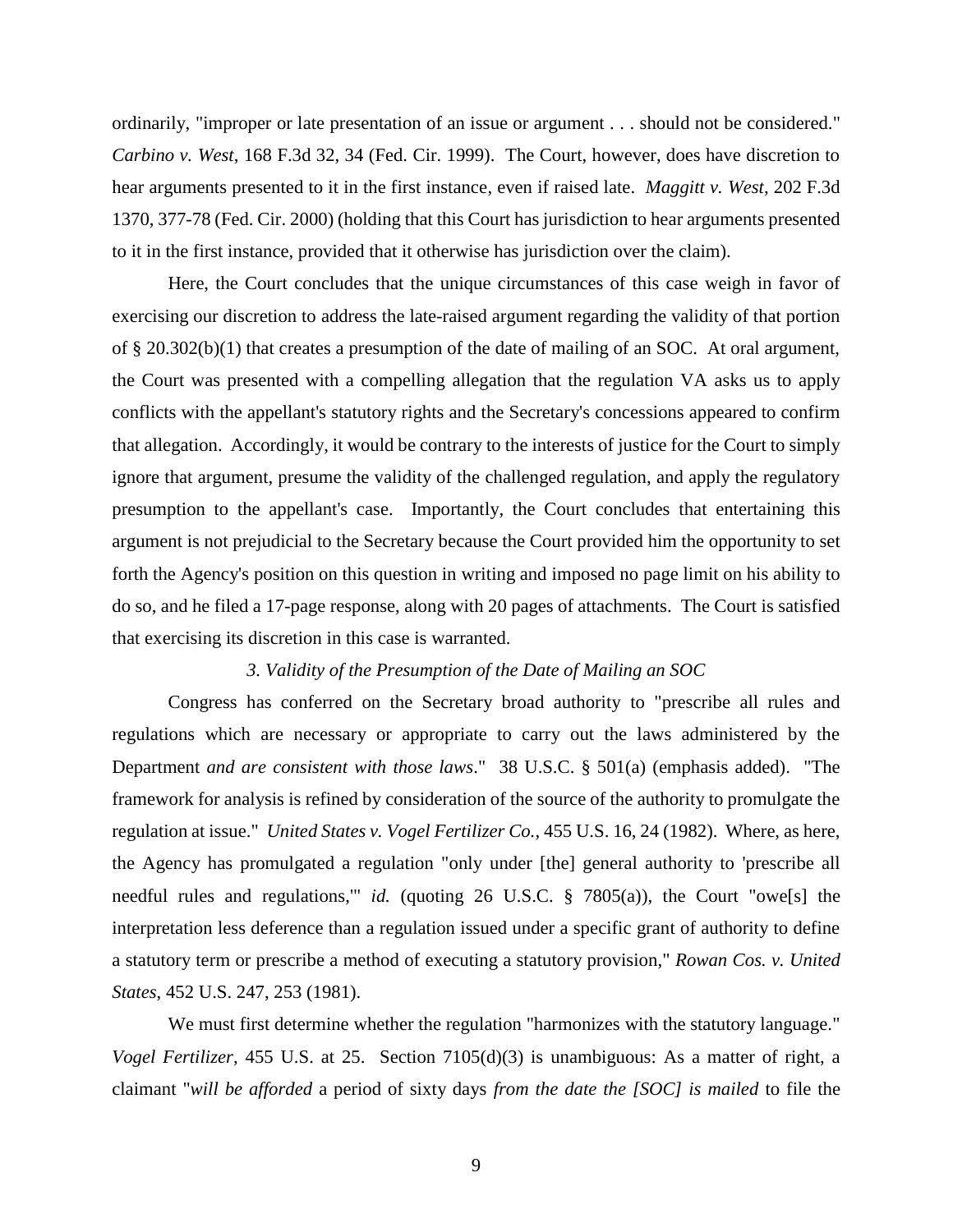formal appeal" (emphases added). This means that a claimant shall not receive fewer than 60 days to submit his or her Substantive Appeal*. See Good Samaritan Hosp. v. Shalala*, 508 U.S. 402, 409 (1993) ("The starting point in interpreting a statute is its language."); *Haney v. Nicholson*, 20 Vet.App. 301, 305 (2006) (noting that "may" is discretionary, while "will" is mandatory); *Turco v. Brown*, 9 Vet.App. 222, 224 (1996) (noting that "will be" in a regulation makes the action that follows mandatory).

To comport with its statutory mandate, then, § 20.302(b)(1) must operate to provide all claimants with 60 days *from the date the SOC is mailed* to perfect an appeal. Because the plain language of the regulation does not purport to restrict the 60-day period, its terms do not appear to *directly* conflict with the statute. The United States Supreme Court, however, "has firmly rejected the suggestion that a regulation is to be sustained simply because it is not 'technically inconsistent' with the statutory language, when that regulation is fundamentally at odds with the manifest congressional design." *Vogel Fertilizer*, 455 U.S. at 26 (citing *[United States v. Cartwright](https://1.next.westlaw.com/Link/Document/FullText?findType=Y&serNum=1973126382&pubNum=708&originatingDoc=Ic1d3b7979c1e11d991d0cc6b54f12d4d&refType=RP&fi=co_pp_sp_708_1719&originationContext=document&transitionType=DocumentItem&contextData=(sc.DocLink)#co_pp_sp_708_1719)*, 411 [U.S. 5](https://1.next.westlaw.com/Link/Document/FullText?findType=Y&serNum=1973126382&pubNum=708&originatingDoc=Ic1d3b7979c1e11d991d0cc6b54f12d4d&refType=RP&fi=co_pp_sp_708_1719&originationContext=document&transitionType=DocumentItem&contextData=(sc.DocLink)#co_pp_sp_708_1719)46, 557 (1973)).

Although the statute does not answer the question of *how* to determine when an SOC was mailed, leaving a gap that the Secretary attempted to fill by regulation, *see Chevron v. Nat'l Resources Def. Council, Inc.*, 467 U.S. 837, 842-43 (1984), the Secretary made numerous concessions in his supplemental memorandum and at oral argument that demonstrate that his *application* of the presumption in § 20.302(b)(1) does not protect the statutory right of *all* claimants to 60 days to file a Substantive Appeal and, in fact, may create a substantial risk that claimants will not receive the statutorily allotted time to perfect their appeals. Accordingly, we find that that portion of the regulation is inconsistent with the requirements of section  $7105(d)(3)$  and therefore invalid. *See, e.g.*, *Citizen's National Bank of Waco v. United States*, 417 F.2d 675, 679 (5th Cir. 1969) ("It is equally clear, however, that 'the regulations must, by their terms and in their application, be in harmony with the statute. A [r]egulation which is in conflict with or restrictive of the statute is, to the extent of the conflict or restriction, invalid.'" (quoting *Scofield v. Lewis*, 251 F.2d 128, 132 (5th Cir. 1958))); *Disabled Am. Veterans (DAV) v. Sec'y of Veterans Affairs*, 327 F.3d 1339, 1346 (Fed. Cir. 2003) (invalidating a proposed VA regulation that would circumvent the statutory right to "one review on appeal to the Secretary" in 38 U.S.C. § 7104(a)); *DAV v. Gober*, 234 F.3d 682, 704 (Fed. Cir. 2001) (invalidating a VA regulation that operated "contrary to the requirement" of the authorizing statute); *Staab v. McDonald*, 28 Vet.App. 50, 55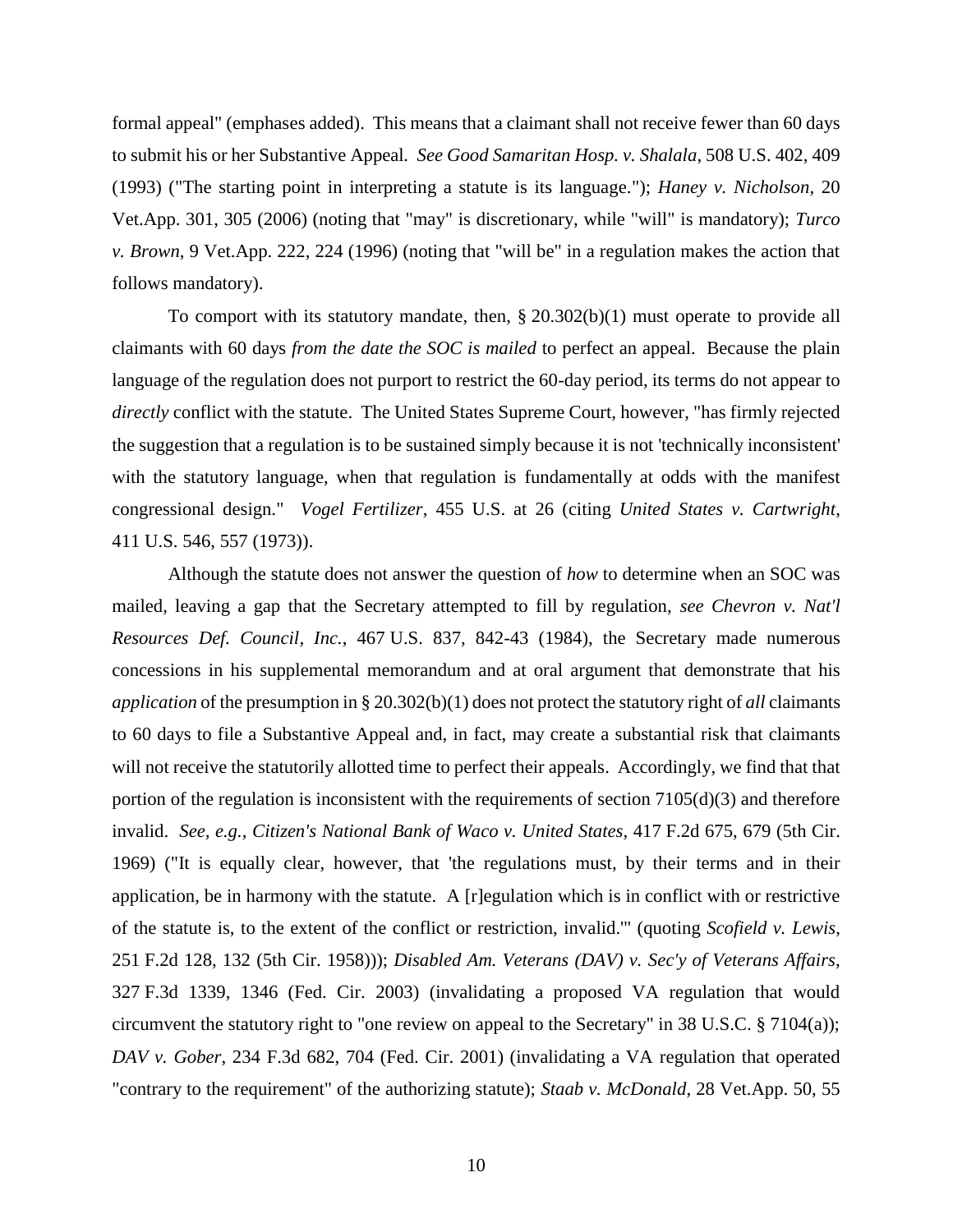(2016) (invalidating a VA regulation that was inconsistent with the statute and contrary to the intent of Congress).

Specifically, the Secretary made the following concessions:

- 1. The presumption in §  $20.302(b)(1)$  may be rebutted by "clear evidence that the cover letter [accompanying an SOC] was, in fact, not mailed to the claimant on the date indicated on the SOC." Secretary's Supp. Memo. at 1.
- 2. "[W]hen the *notification letter* that accompanied the SOC bore a later date than the SOC itself . . . , there would be clear evidence that the SOC . . . was not, in fact, mailed on the date of the SOC." *Id.* at 4 (emphasis added).
- 3. If a notice letter accompanying an SOC is dated *later* than the date of the SOC itself, the claimant must be given 60 days from the date *of the notice letter* to file his or her Substantive Appeal, despite the existence of the regulatory presumption that the date *on the SOC* is the date of mailing of the SOC. Oral Argument at 48:21-:45.
- 4. Claimants are advised in the notice letter that they have 60 days *from the date of the letter* to file a Substantive Appeal. *Id.* at 51:49-52:03; *see* R. at 718.
- 5. "Providing a date stamp on the letter is really a means . . . to ensure as best as we can that [a claimant] is provided the 60 days required by statute to provide his timely Substantive Appeal." Oral Argument at 52:05-52:15.
- 6. Where the notice letter accompanying the SOC is *undated*, the presumption operates to provide a claimant 60 days from *the date listed on the SOC itself* to file the Substantive Appeal. *Id.* at 42:54-43:13; 43:24-:37; 47:04-:21.
- 7. In this case, VA has "no evidence about when [the SOC] was received," nor does VA have "any specific information about when it was mailed." *Id.* at 36:50-37:07; *see also id.* at 40:12-:18, 45:12-19.
- 8. The notice letter in this case was undated and, in practice, notice letters are sometimes dated later than the date of the SOC itself. *Id.* at 46:26-:44; *see* R. at 718-19.

Together, these concessions reflect that it is the date on the notice letter, not the date on the SOC itself, that is "clear evidence" of when the SOC was mailed, and that VA invokes the regulatory presumption only when that clear evidence is absent. This, in turn, leads to the conclusion that the regulatory presumption is not applied to ensure that *all claimants* receive 60 days from the date the SOC "is mailed" to file a Substantive Appeal. 38 U.S.C. § 7105(d)(3). Rather, it is applied to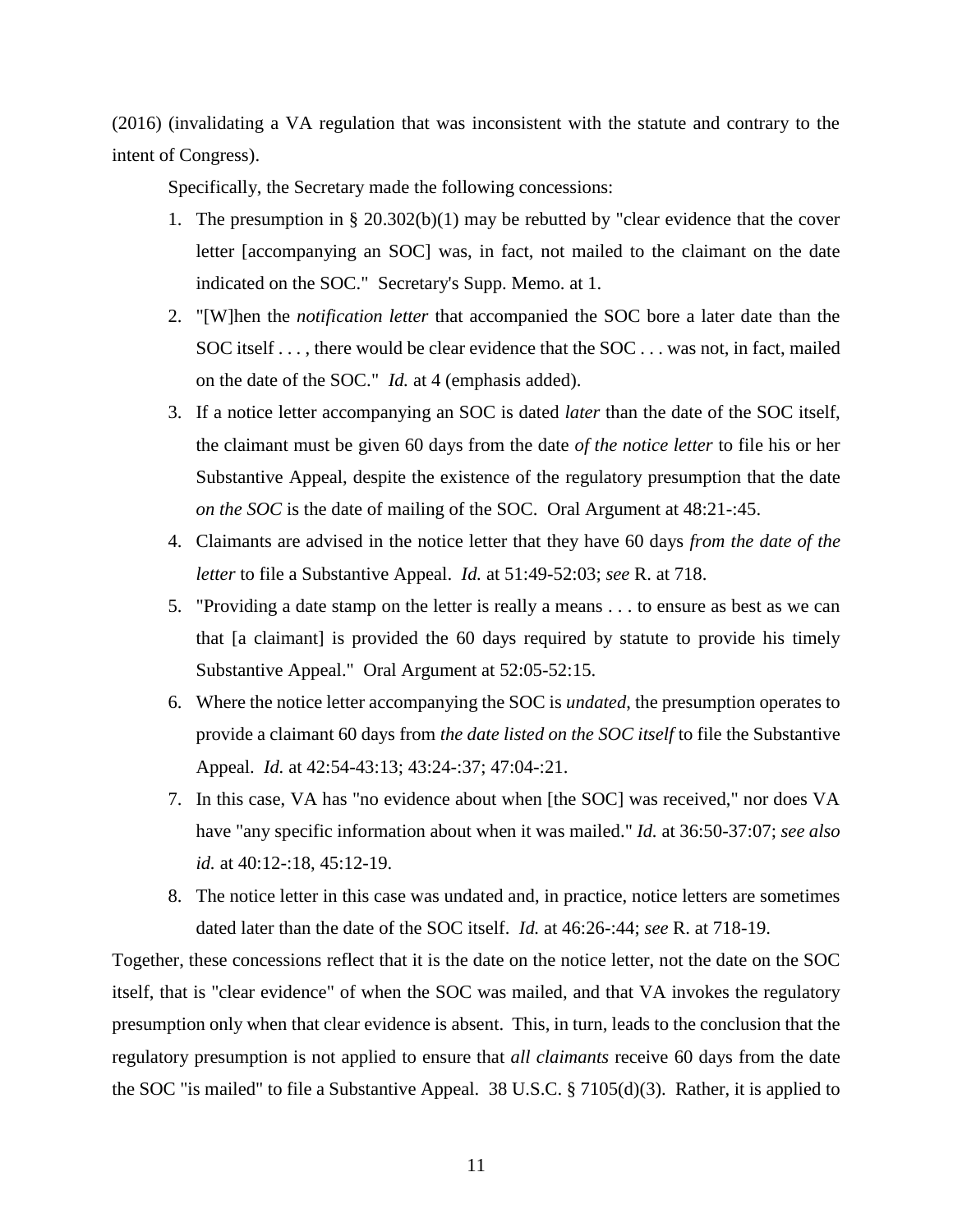shield VA in the event that it is unknown to the Agency whether the claimant received the statutorily mandated time to perfect his or her appeal. In other words, it may absolve VA of responsibility for issuing an undated SOC cover letter.

Because VA's concessions reflect that the regulatory presumption only operates in circumstances where VA does not know whether the date of mailing of the SOC is later than the date on the SOC itself, the application of the presumption results in shortening the 60-day appeal period mandated by Congress when the date of mailing was, in fact, later. Therefore, the Court holds that that part of § 20.302(b)(1) that contains a presumption of the date of mailing of the SOC is invalid. *See, e.g., Citizen's National Bank of Waco*, 417 F.2d at 679; *DAV*, 327 F.3d at 1346; *DAV*, 234 F.3d at 704; *Staab*, 28 Vet.App. at 55.

In the absence of the specific regulatory presumption, the question thus becomes whether the more general, judicially created presumption of regularity governs this case. We will, for the sake of that principle, assume, without deciding, both that it does apply<sup>5</sup> and that the Secretary could rely on it to assert that VA mailed the SOC on June 2, 2015, as he argues, and now turn to the question of whether the appellant has rebutted the presumption.

## *4. Rebutting the Presumption of Regularity*

The appellant may rebut the presumption of regularity—which essentially provides that what appears regular is regular, *see Butler v. Principi*, 244 F.3d 1337, 1340 (Fed. Cir. 2001)—by producing clear evidence that VA did not follow its regular mailing practices or that its practices were not regular. *See Woods v. Gober*, 14 Vet.App. 214, 220 (2000); *Ashley v. Derwinski*, 2 Vet.App. 307, 309 (1992). Whether clear evidence exists to rebut the presumption is a question of law that the Court considers de novo. *See Crain*, 17 Vet.App. at 188.

The Secretary asserted at oral argument that it is his regular practice to date notice letters accompanying SOCs with the date the SOC is mailed, which should be the same date as that listed on the SOC itself. Oral Argument at 49:23-:31. It is undisputed that the notice letter in this case was undated, R. at 718-19, and the Secretary conceded that, in practice, notice letters are

 $\overline{a}$ 

 $<sup>5</sup>$  For the presumption of regularity to apply, there must first be some evidence of a regular process. The</sup> question of whether the Agency has a regular process, however, is a factual question. *Kyhn v. Shinseki*, 716 F.3d 572, 577-78 (Fed. Cir. 2013). The Court stresses that we are not finding that VA does, in fact, have a regular process for dating and mailing SOCs. Rather, we find, based on the undisputed facts of this specific case, that, even assuming a regular process, there is sufficient evidence to rebut it.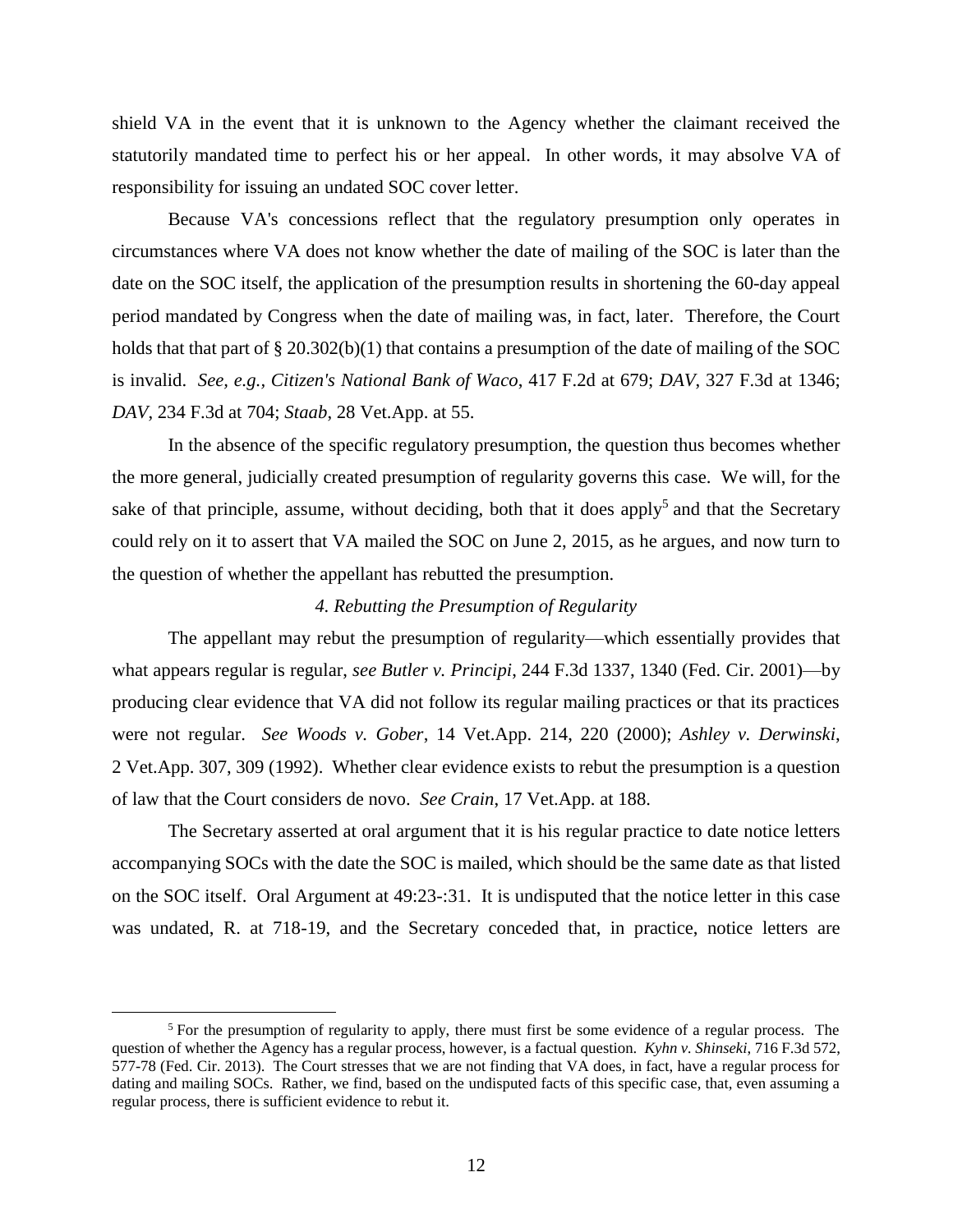sometimes dated later than the date of the SOC itself,<sup>6</sup> id. at 46:26-:44. This alone is sufficient to show that, even assuming the Secretary has a regular procedure for dating and mailing SOCs as he described, that procedure was not followed in this case. *See Woods*, 14 Vet.App. at 220; *Ashley*, 2 Vet.App. at 309. But there are additional reasons that the presumption of regularity would not stand in this case. For example, as the Board found and the appellant points out, the cover letter itself "confusingly" indicates that it is dated, but it is not. R. at 5-6; *see* Appellant's Br. at 9; R. at 718. Also, as noted above, the Secretary conceded that he does not have "any specific information about when [the SOC] was mailed." Oral Argument at 36:50-37:07; *see also id.* at 40:12-:18, 45:12-19. All of this points to irregularity in the appellant's case.

# *5. Secretary's Burden*

Where the appellant has presented clear evidence to rebut the presumption of regularity, the burden shifts to the Secretary to establish proper mailing. *See Baxter v. Principi*, 17 Vet.App. 407, 410 (2004) (citing *Cross v. Brown*, 9 Vet.App. 18, 20 (1996) (per curiam order)). As noted above, the Secretary asserted at oral argument that it is VA's regular practice to date the cover letter with the date the SOC is sent. Oral Argument at 49:23-:31. As the Board found, this was not done in this case; the letter accompanying the SOC is undated. R. at 5. Additionally, the Secretary has conceded that he cannot demonstrate proper mailing of the SOC in this case. *Id.* at  $40:12:18$ .

### D. Remedy

Where the Secretary fails to carry his burden of showing compliance with mailing procedures, "the period for filing a Substantive Appeal does not begin to run until the defect is cured (i.e., when the claimant actually receives the SOC)." *Crain*, 17 Vet.App. at 187 (citing *Ashley*, 2 Vet.App. at 311). Because the Board based its determination that the appellant's

 $\overline{a}$ 

<sup>6</sup> With respect to the appellant's argument that notice letters in other cases were dated later than the date of the SOC itself, the Secretary argued that "all of the cited letters have dates and thus the cited letters would be covered by the portion of  $\lceil \xi \rceil$  20.302(b)(1) that states that 'the date of mailing the letter of notification of the determination will be presumed to be the same as the date of that letter for purposes of determining whether an appeal has been timely filed." Secretary's Br. at 11 (quoting 38 C.F.R. § 20.302(b)(1)). The Court notes, without deciding, that it appears that the phrase "the letter of notification of the determination" in  $\S 20.302(b)(1)$  refers to the letter that accompanies the original decision being appealed, as explained in the notice letter that accompanied the appellant's SOC in this case. *See* R. at 718 ("You must file your appeal with this office within 60 days from the date of this letter or within the remainder, if any, of the one-year period from the date of the letter notifying you of the action that you have appealed."). The Board also appears to have interpreted the regulation in this way. *See* R. at 6 ("The [appellant's] August 2015 Appeal to the Board . . . was received by VA on August 11, 2015, a date 70 days after the issuance of the June 2, 2015, [SOC] and over two years after the August 8, 2013, written notice to him of the adverse decision.").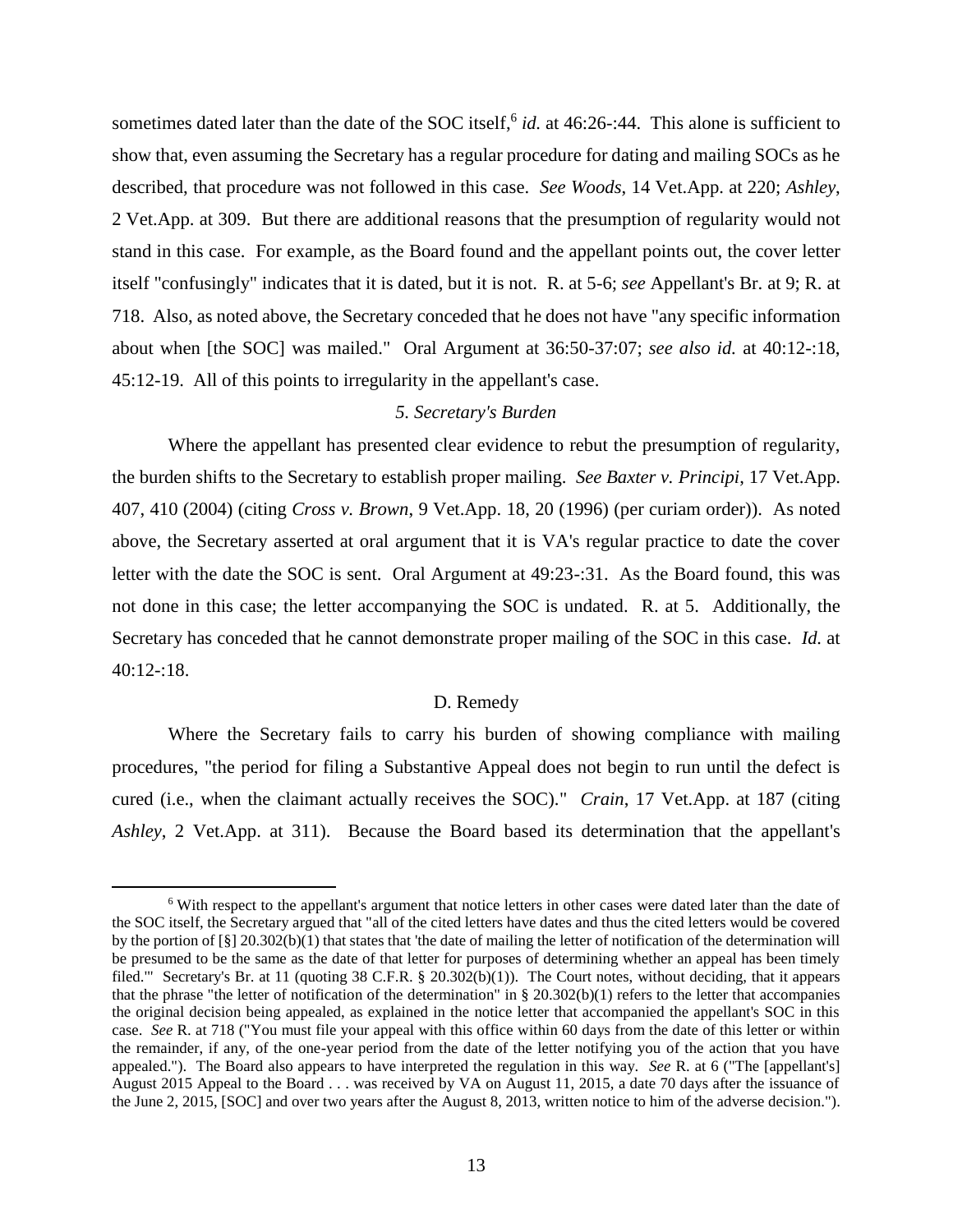August 11, 2015, Substantive Appeal was untimely on the application of the invalid regulatory presumption in § 20.302(b)(1), the Court will set aside that finding and vacate the July 2017 Board decision on appeal. *See* 38 U.S.C. § 7261(a)(3). Two factual questions remain: On remand, the Board must determine when the appellant received the SOC dated June 2, 2015, and whether he filed his Substantive Appeal within 60 days of that date. *See Crain*, 17 Vet.App. at 194; *see also*  38 U.S.C. § 7261(c) ("In no event shall findings of fact made by the Secretary or the Board of Veterans' Appeals be subject to trial de novo by the Court."); *Hensley v. West*, 212 F.3d 1255, 1263 (Fed. Cir. 2000) ("[A]ppellate tribunals are not appropriate fora for initial fact finding.")*.*

On remand, the appellant is free to submit additional evidence and argument on the remanded matter, including the specific arguments raised here on appeal, and the Board is required to consider any such relevant evidence and argument. *See Kay v. Principi*, 16 Vet.App. 529, 534 (2002) (stating that, on remand, the Board must consider additional evidence and argument in assessing entitlement to the benefit sought); *Kutscherousky v. West*, 12 Vet.App. 369, 372-73 (1999) (per curiam order). The Board must proceed expeditiously, in accordance with 38 U.S.C. § 7112.

### E. Other Arguments

The Court need not address the appellant's argument that the Board failed to consider whether the time limit to file the Substantive Appeal could be waived or equitably tolled, *see* Appellant's Br. at 11-12; Reply Br. at 5-6, in light of the conclusions that the regulatory presumption in § 20.302(b)(1) is invalid and that the general presumption of regularity, if it applies, has been rebutted. *See Quirin v. Shinseki*, 22 Vet.App. 390, 395 (2009) (noting that "the Court will not ordinarily consider additional allegations of error that have been rendered moot by the Court's opinion or that would require the Court to issue an advisory opinion"); *Best v. Principi*, 15 Vet.App. 18, 20 (2001) (per curiam order). Nor must the Court consider whether the inclusion of the text of § 20.302 in the body of an SOC violates § 19.30. *See Quirin*, 22 Vet.App. at 395; *Best*, 15 Vet.App. at 20. Additionally, because this matter has been resolved on statutory and regulatory grounds, the Court need not address the appellant's due process arguments. *See Bucklinger*, 5 Vet.App. at 441.